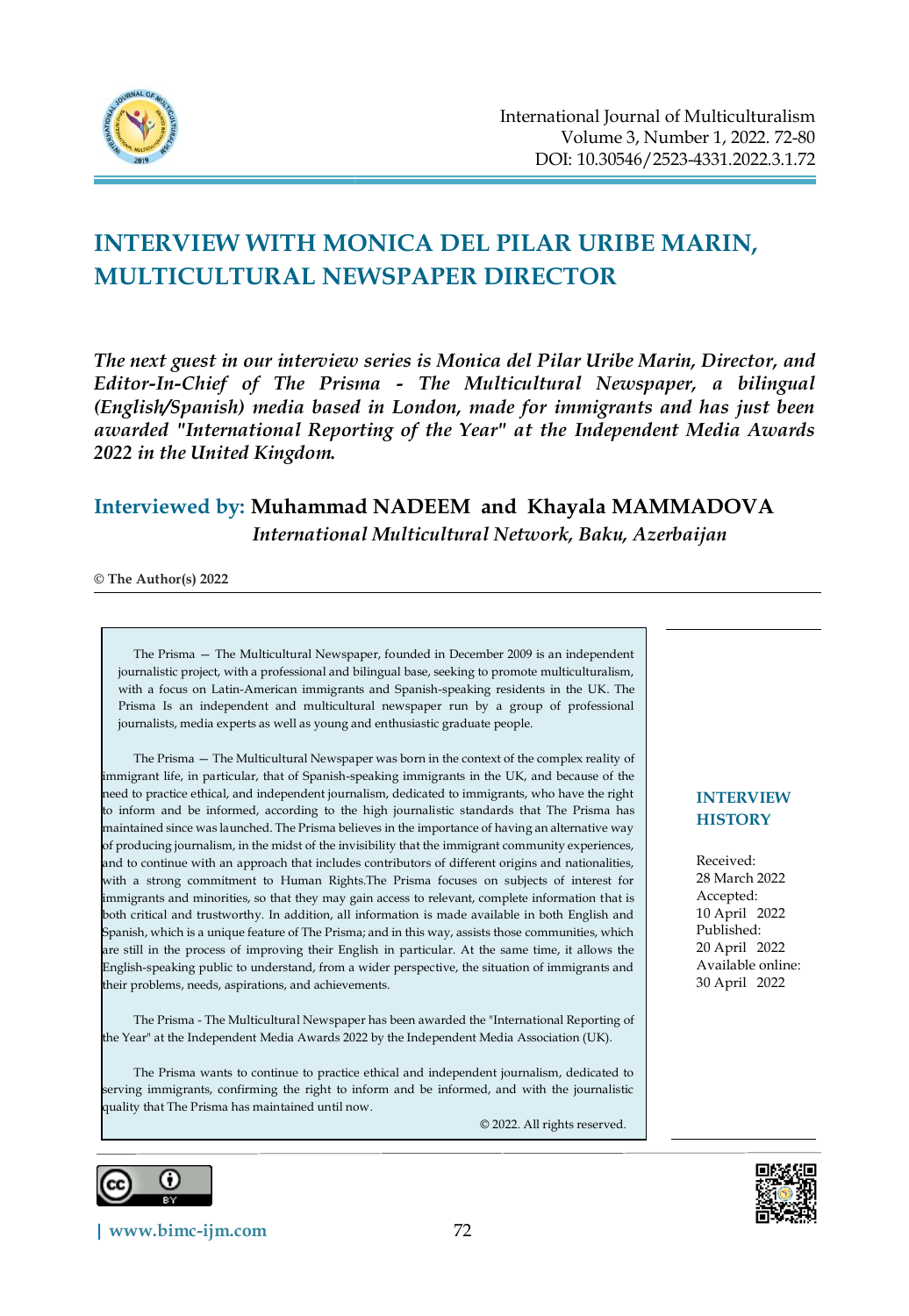

*Monica del Pilar Uribe Marin : "The presence of different cultures in a country contributes to its development……"*

#### **Q: Let's begin by introducing yourself to our esteemed readers.**

**A:** I am a professional journalist and the founder and director of The Prisma – The Multicultural Newspaper, a weekly newspaper based in Britain. I was born in Colombia, a country in South America, and I've lived in England for a number of years. I've worked in journalism constantly, all my adult life. I've been a reporter, a researcher, a columnist, editor, and director, mainly in written media – printed and online – and recently also in TV. I am also a translator. My specialisms are the environment, politics, human rights, immigrant issues, and vulnerable sectors of society. And I have given talks on these issues in different countries. I've also written a book and co-authored three others. I believe in independent and ethical journalism, and that objectivity in journalism is unattainable. The journalist's commitment is to tell the truth, without interpreting or hiding it.

The journalist must be involved with what is happening in the world, not simply informing and reproducing facts. They must expose injustice, corruption, murder… analyse, feel and understand suffering, be familiar with the context, the causes and the consequences. And have a sense of humanity.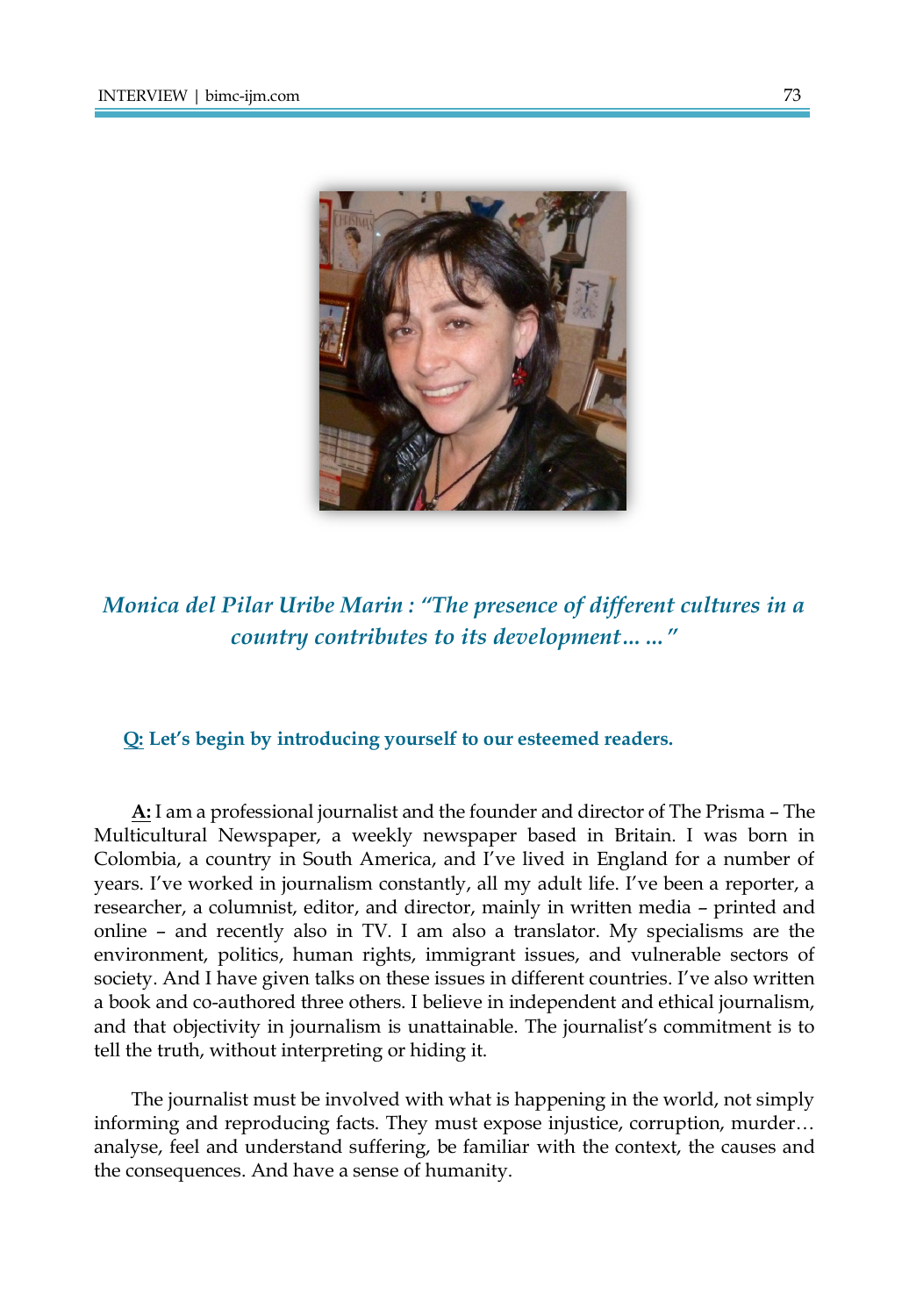I am also an activist. In Colombia, it was in environmental issues, and in Britain on issues affecting immigrants. I believe in respecting differences and at the same time preferences. I support ethnic and religious freedoms, as well as in areas concerning age, gender sexuality, and so on.

#### **Q: How did you get into this line of work, what is your background?**

**A:** There are writers and journalists in my family. So, for me, being attracted by journalism was something 'natural'. I studied Social Communication at the Xaverian Pontifical University of Colombia, specializing in Journalism.

I started as a reporter for a local paper, and later worked for the most important national newspaper, El Tiempo, and then I worked as a freelance journalist for nearly all the magazines. I did some radio work, and while I was still very young I was responsible for creating and managing the Revista Prisma (Prisma magazine), which, although it belonged to an institution of the Colombian government, allowed me to bring new national and international writers to the public, and to develop a deeper awareness of environmental issues. For 6 years, I was the Director and Editor of this amazing project. Six years of creative and intense work. In fact, the Prisma magazine positioned itself as a serious and responsible medium and was even nominated for the Simón Bolívar National Journalism Prize as the best contribution to Colombian journalism.

Journalism got me involved in environmental activism, and in some way, I understood that objective journalism is unattainable, but that doesn't mean it has to be any less ethical or professional. Gradually, I became less impressed by the mainstream media, and by the time I was 25 it was already clear to me that independent journalism had more possibilities, if not of making money, then certainly in terms of freedom of expression, a freedom which in a country like Colombia is difficult, because to be a journalist or to think differently is risky.

For different reasons, I left the country, and in Britain I wrote about Colombia and Latin America, for a number of different publications. And then, since the paper I worked for in Colombia had closed down, I decided to create The Prisma – The Multicultural Newspaper, not only in Spanish, but in English as well, thinking of Latin America and of the immigrants from those countries in the UK. And, although Latin America continues to be our main focus, over time, the multicultural situation in a country like the UK became more important. The needs and problems of immigrants were so unavoidable, that it became essential to discuss and defend multiculturalism.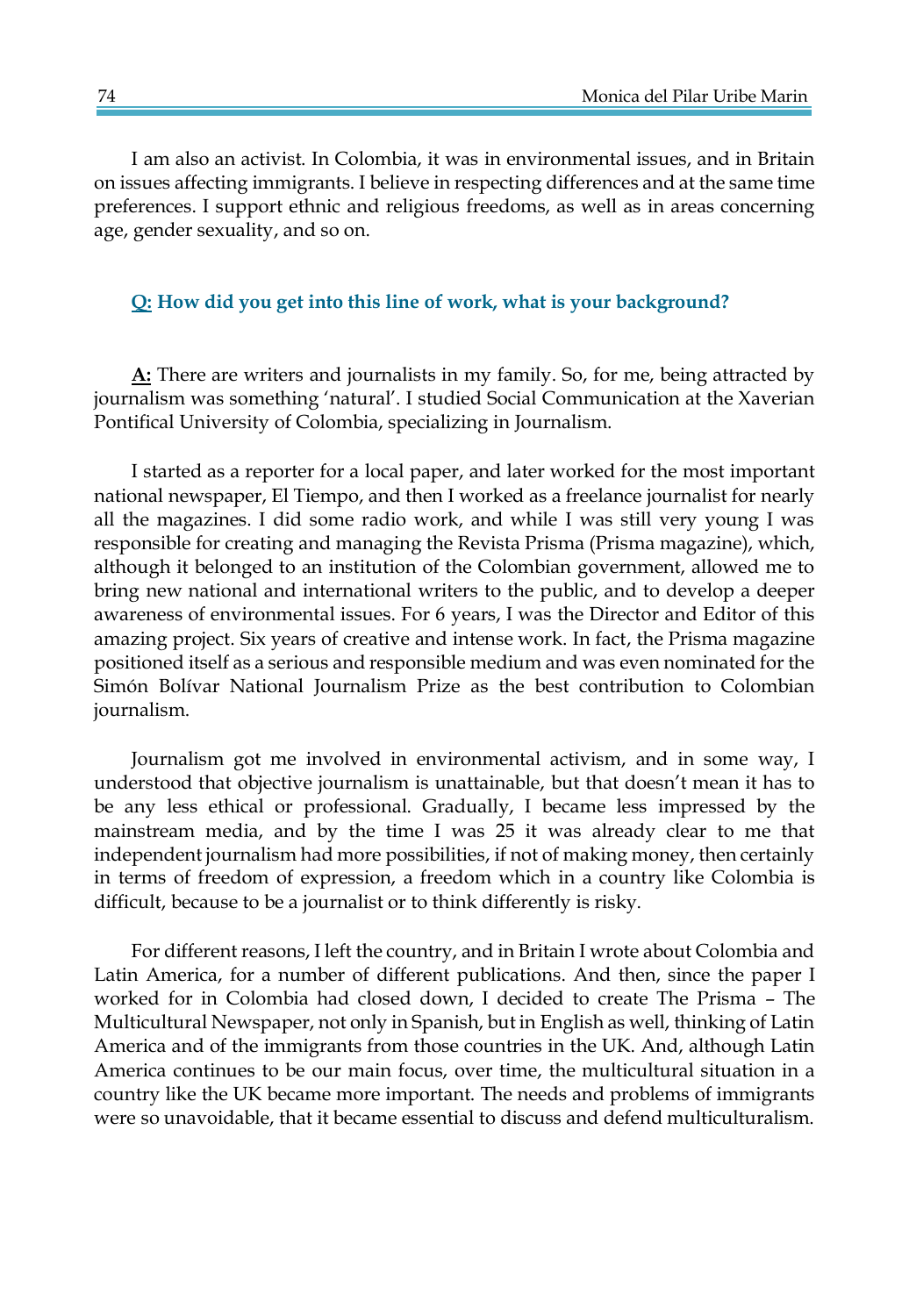### **Q: How has being Director and Editor-in-Chief of "The Prisma – The Multicultural newspaper" had an impact on your career?**

**A:** A big impact. Running a newspaper for immigrants is a unique and rewarding experience. And even more so, being an immigrant myself. For this reason, I chose ethical and independent journalism, produced for immigrants, which provides indepth information about their different experiences and cultures. The Prisma is, if not the only, then certainly one of the few newspapers dedicated to this issue. And working with a magnificent team - which changes all the time because we are all volunteers - has allowed me to get to know other cultures in more depth, and confirmed the importance of understanding and respecting their differences. In addition, working with journalists, translators, and proofreaders of different nationalities is a constant learning process about different cultures and customs.

Apart from our task of informing, we at The Prisma have joined or encouraged campaigns against raids on immigrants, in favour of recognition of Latin Americans as an ethnic minority in the UK, and for diversity and multiculturalism. We have organised events and developed activities for immigrants. An important event was the debate fully organised by The Prisma at a meeting in the House of Commons, called Multiculturalism in the UK – Has it got a future?. 133 people attended the debate.

The Prisma is recognised for its role in help for immigrants, as has been pointed out by British media like The Guardian. And with good reason, because The Prisma is a unique paper, thanks to its multicultural team: Spanish, English, Latin-American, Chinese, French, Italian, Africa, French... In other words people of different nationalities who believe in this project and who make it possible.

#### **Q: And, do you write some of the content for The Prisma yourself?**

**A:** Yes, absolutely. Not as much as I would like, because managing and editing absorb much of my time. But yes, I write articles, generally opinion pieces, or interviews and reports, exposés, or multicultural notices.

#### **Q: What have you learned from working with diverse populations?**

**A:** I have learned about differences, not only in cultures but also in the people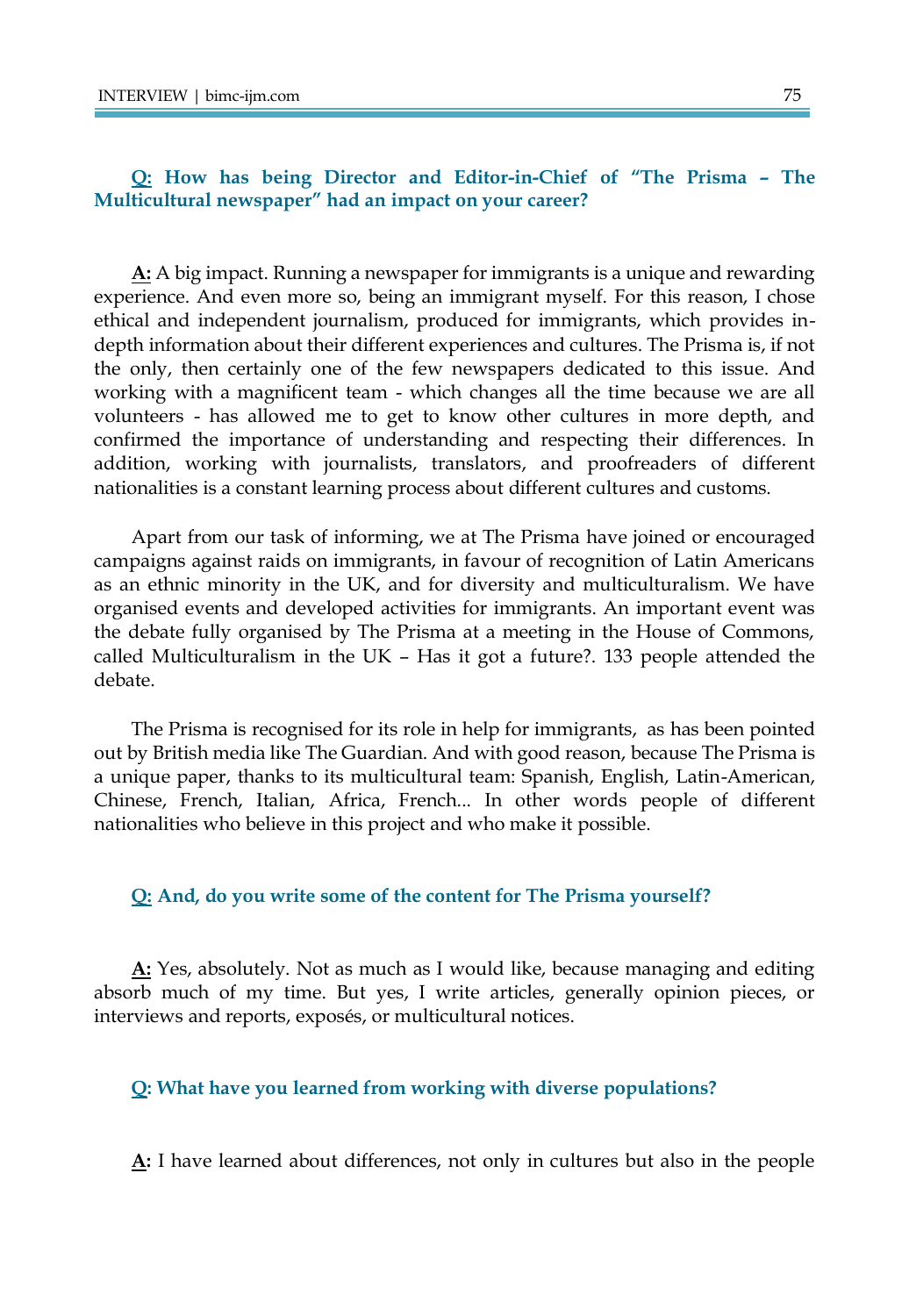who make up those cultures. Differences from collective or individual customs, to emotional and thinking characteristics. Differences in how to handle one's own and other peoples' history. I have learned about the urgent need to accept that we del multiculturali different. And I am not only talking about cultural diversity, but also about sexual, religious, political diversity. It is about acceptance, not tolerance. And I have learned that it is not enough to coexist, but also to communicate in order to really understand others. And from them, not only from the experience of living with this population, I have learned a lot about their political, geographical, economic and religious reality, not to mention their knowledge, in many ways.

# **Q: When developing the frameworks for Multicultural Development, were you also thinking about its theoretical or pedagogical implications for Multicultural Studies?**

**A:** The creation of a multicultural newspaper (the first and so far the only one in the UK), since it is a communication media, implies the creation and practice of intercultural communication, the promotion of intercultural communication, both inside and outside the newspaper. Undoubtedly, the experiences and knowledge gained and transmitted provide a platform for the emerging theories and approaches that contribute to the study of multiculturality and multiculturalism, and to the pedagogy of multiculturalism. But our journalistic exercise has sought to promote multiculturalism and diversity, to defend the rights of different communities, minorities and individuals, beyond thinking about whether these principles can be useful for multicultural studies.

# **Q: Will cross-cultural communication assume a new dimension in the context of multiculturalism?**

**A:** It will and has to do so. Intercultural communication is important and necessary because it is not enough that different cultures exist and coexist in the same place, but that they communicate with each other, that they interact, that there is a genuine interest in learning from other cultures. And it is intercultural communication that allows this to happen, otherwise the multicultural world would remain a passive entity where many cultures coexist but without 'touching' each other, where people do not understand each other's reasons and backgrounds. The best way to accept difference is to communicate with and respect the different. Intercultural communication should contribute to end discrimination and racism, and also hate crimes and other types of violence.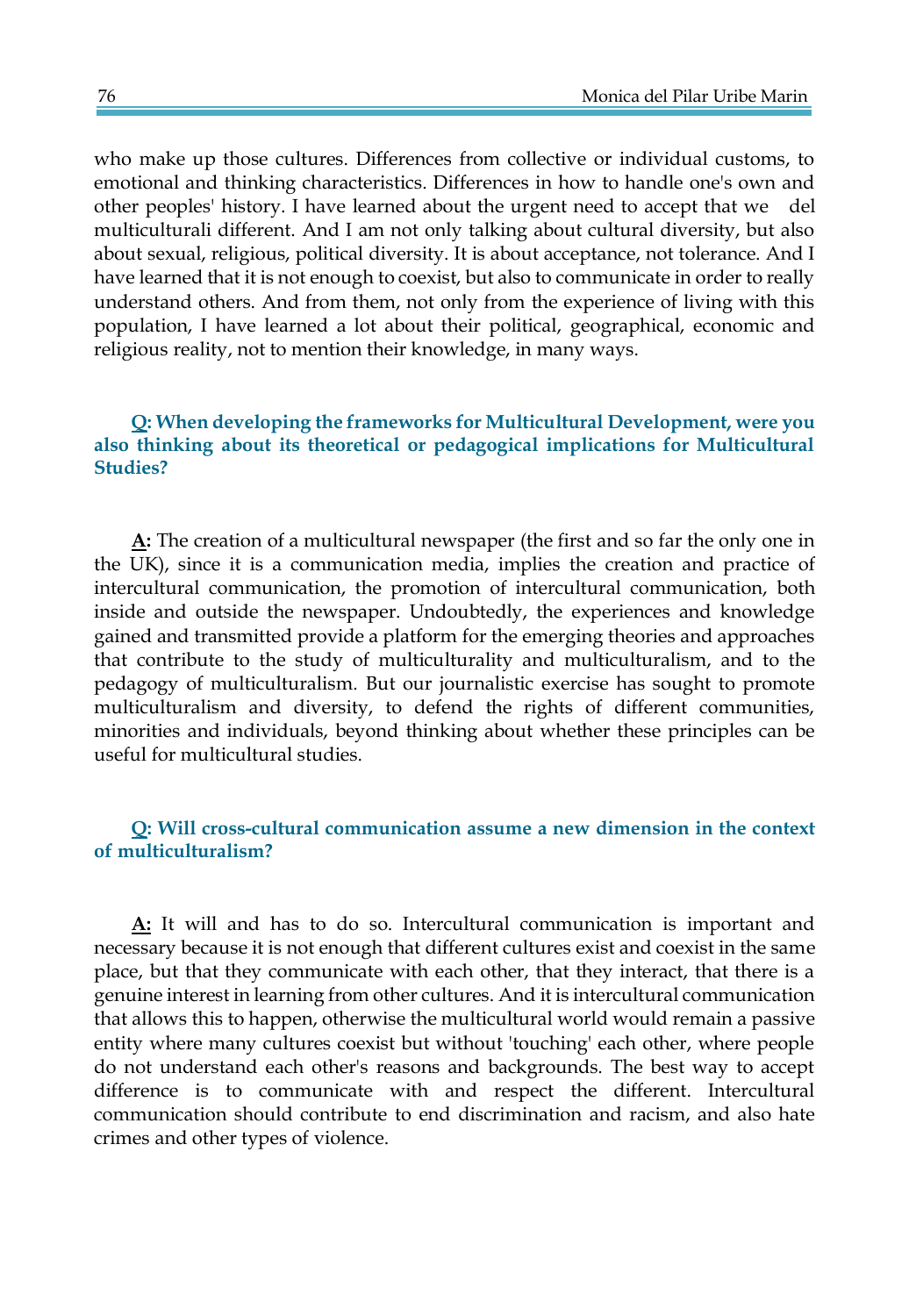# **Q: What policies do you think to bring the greatest hope for managing competing interests in multicultural societies?**

**A:** Policies of free markets and free movement, open frontiers and fair commerce. Policies that allow those in host countries to understand the reasons for granting asylum, for immigration; a continuing dialogue and investigation, both of the phenomenon of migration and of multiculturalism in itself. To make known the reasons for migration, which is not only motivated by violence in the countries of origin, but also for economic reasons, from countries impoverished by corruption, or simply because the rich countries have extracted their wealth, obliging the population to migrate.

### **Q: What opportunities have you had of working and collaborating in diverse, multicultural, and inclusive settings?**

**A:** Cultural diversity implies a rewarding diversity of ideas and customs. The presence of different cultures in a country contributes to its development. Working in a multicultural environment offers a bigger picture of things, and hence a better understanding of differences. It also makes you aware that, although sometimes they are not noticeable, racism and other kinds of discrimination are a reality in countries with a history of invading, colonizing, and domination, countries which nevertheless don't accept other communities arriving in their territories.

# **Q: Describe a situation in which you used your multicultural skills to solve a problem.**

**A:** There are many, being able to help other immigrants, and not just to understand what it's like to feel and live in an environment that is not your own. Because I speak English, although my native tongue is Spanish, I've been able to help immigrants who had problems with documents or who were detained, as a translator or interpreter. And through the newspaper, not just me, but other journalists and translators, have been able to explain to British readers a situation which many of them were unaware of, or didn't understand. And also, by guiding and advising immigrants who don't know the customs of the country in which they are living.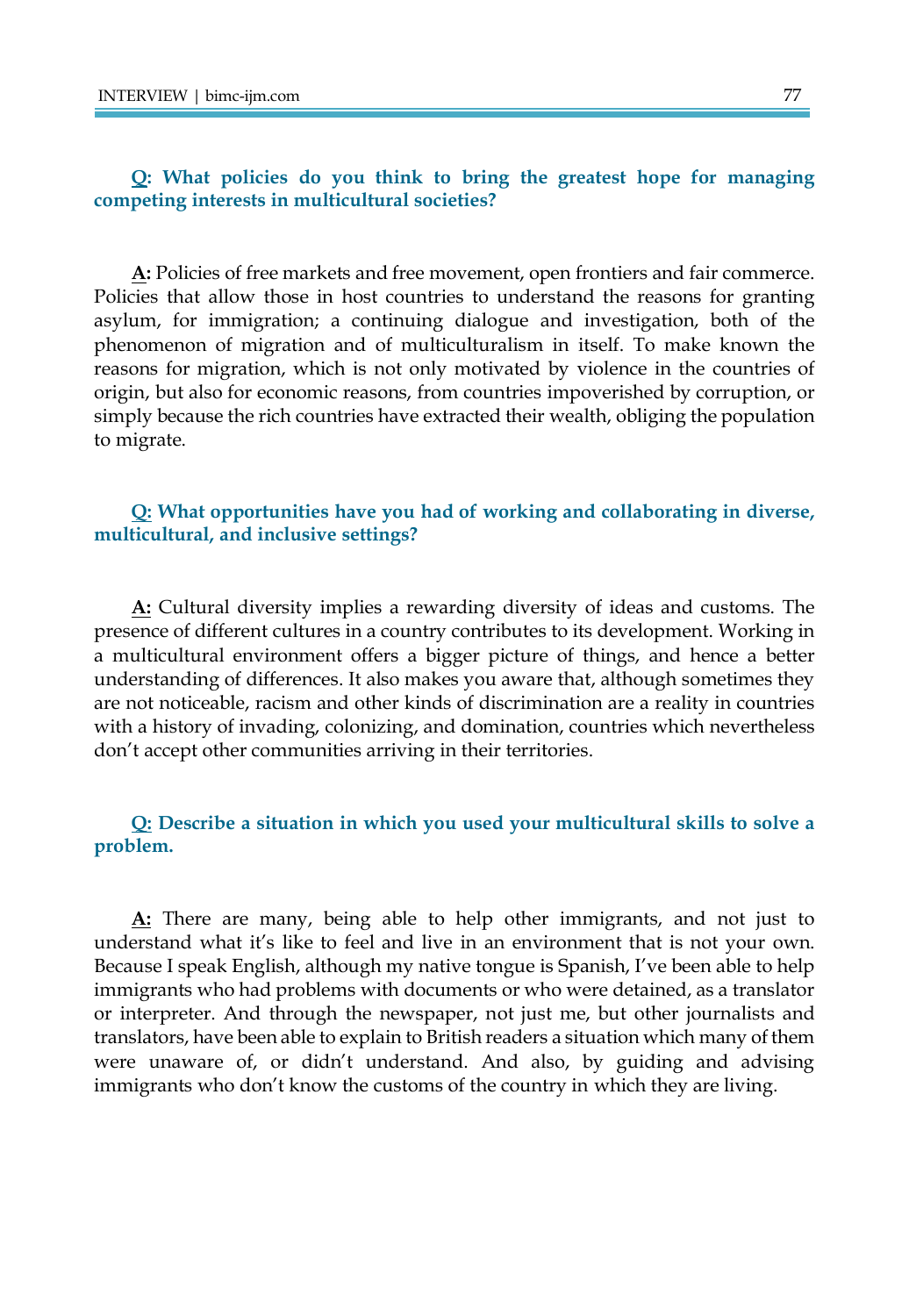**Q: Tell us about a time when you changed your style to work more effectively with a person from a different background.**

**A:** I always have to keep in mind that talking to someone from a different culture requires me to be more open to different ideas and ways of doing things, and the usage of a language which is not our own, but which universally connects us: English. This means asking and trying to know how the members of The Prisma who are in Britain feel and live, whether they are British or not. This allows me to know and understand them, and be able to make a journalism which is close to immigrants. Multicultural journalism.

## **Q: Is there anything that you wanted to mention specifically about your multicultural newspaper, or for our audience?**

**A:** The Prisma is an independent newspaper. The hundreds of professionals who work together here to produce a high-quality weekly newspaper, dedicated to immigrants, work as volunteers. We have been working now for seven years as journalists for immigrants (thousands of them; their lives, their problems, their campaigns, their opinions, have been published on our pages), but the time has come when we need help in order to continue.

People need to understand that the point we have reached in the UK as a multicultural newspaper, requires a lot of effort. But although supporting multiculturalism is not profitable, even so it is rewarding.

# **Q: You have probably communicated with leaders and intellectuals from other cultures. What is their attitude to all this?**

**A:** It depends on the politics and the interests that they support. But in general, if they represent the US, the UK, or the strong countries in Europe, it is a tacit rejection. Public discourse (because it is politically correct) is all about openness and embracing multiculturalism, but in practice, they are implementing policies that block access to immigrants, make their lives difficult, or stigmatize them. The same thing happens among intellectuals. But those who have a well-thought-out standpoint, and have a thorough understanding of multiculturalism know that it is inevitable and they defend it. The history of every nation is based on multicultural relations. And of course, there are leaders who understand the importance of multiculturalism and support it.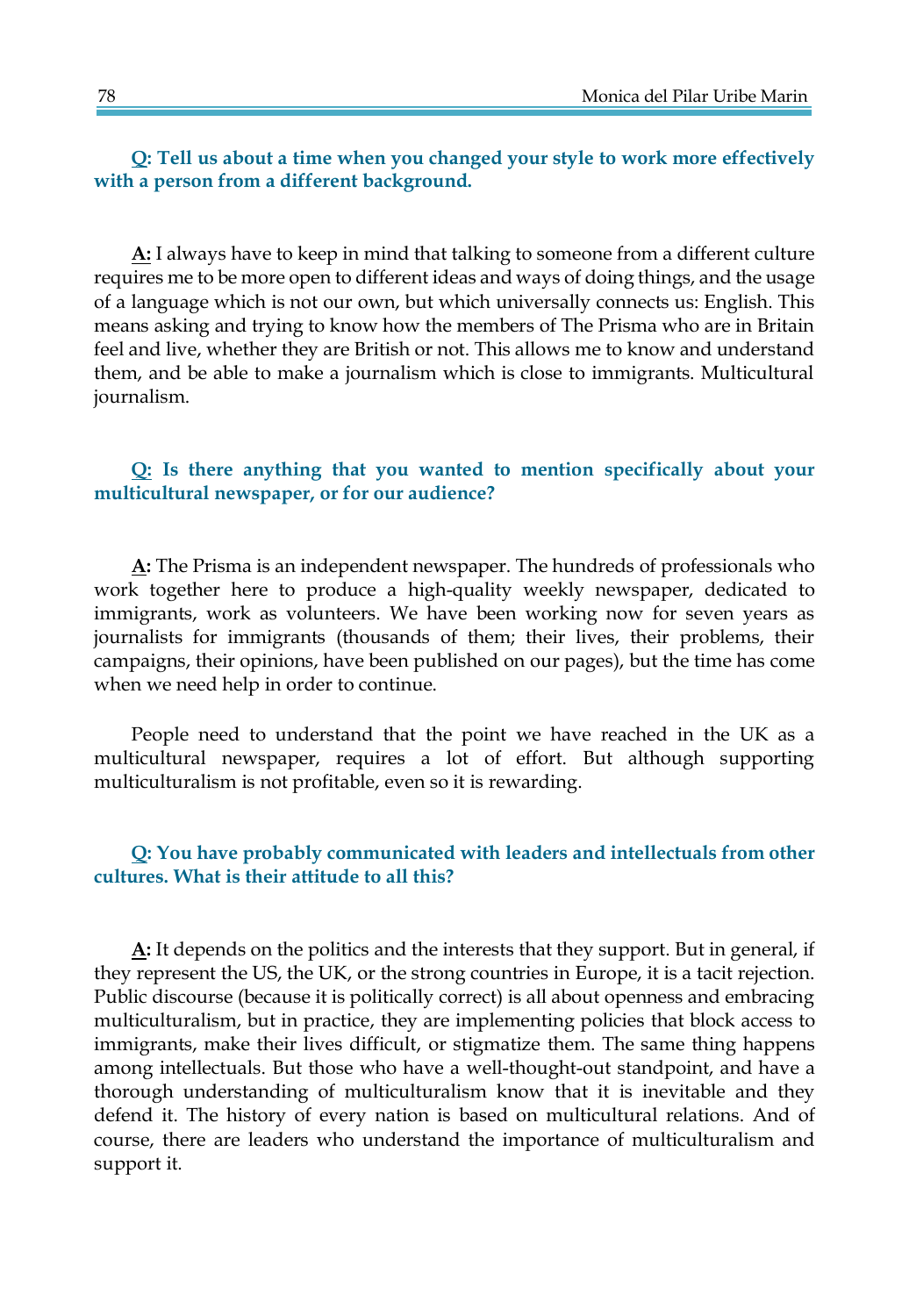#### **Q: How do you evaluate the importance and perspectives of the Azerbaijani model of multiculturalism, as the means of serving peace and stability in the world?**

**A:** A country where there is religious freedom, where more than one language is spoken, and which is open to multiculturalism, has all the possibilities for cultural, political, and economic development. By encouraging the acceptance of differences, the government becomes social democratic, whose people can be sure that peace and equality are possible.

# **Q: As a multicultural country, what kind of role can Azerbaijan play in multicultural dialogue?**

**A:** A multi-ethnic country is necessarily multicultural. Hence, it has to create democratic opportunities for its inhabitants who belong to different ethnic groups, cultures, beliefs, and customs. It has to take on, in some way, the international calls in defense of multiculturalism, even more so at the present time, when countries like the UK, and others in Europe, have shown government policies that are racist and discriminatory, and generate hatred and intolerance. It is necessary to encourage platforms and media which promote multiculturalism.

#### **Q: Thank you for your time, any final words for our readers?**

**A:** It is important not to trust media controlled by capitalists, and where there is no defence or respect for human rights. People need to understand multiculturalism and know that it is both necessary and inevitable, and although the Right has again taken over many platforms, it is necessary to make the maximum effort to promote tolerance and respect.

Anti-multiculturalist attitudes have increased in response to immigration and asylum seekers, and this is the enemy of social democracy. To disparage multiculturalism is as common as stigmatizing immigrants. And this is what we have to combat. We must campaign for a world without borders; even if it looks like a not possible dream that never will be fulfilled.

# **Q: If you could give one message to the Multicultural World, what would it be?**